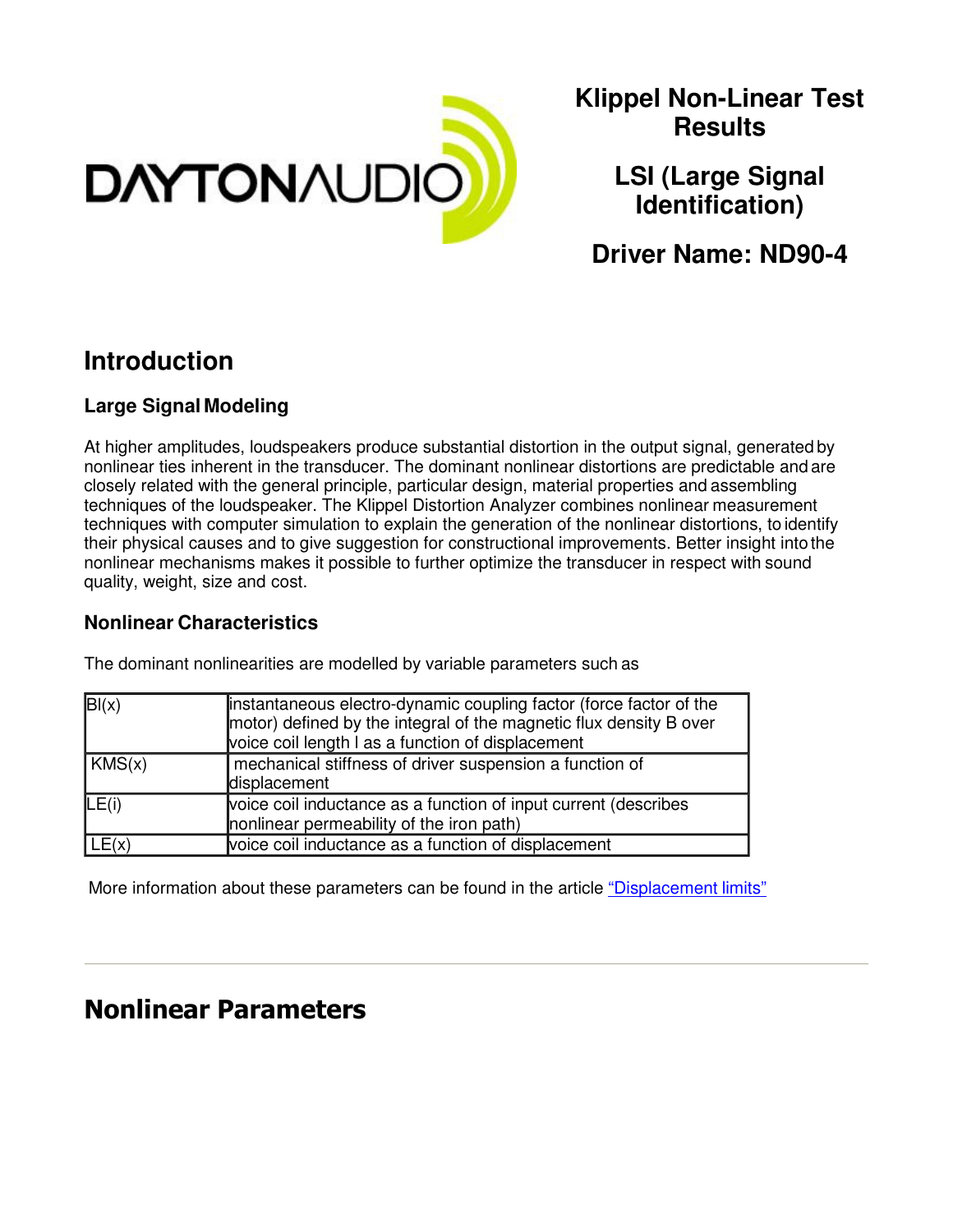

The electrodynamic coupling factor, also called BI-product or force factor  $B(x)$ , is defined by the integral of the magnetic flux density B over voice coil length l, and translates current into force. In traditional modeling this parameter is assumed to be constant. The force factor Bl(0) at the rest position corresponds with the Bl-product used in linear modeling. The red curve displays Bl over the entire displacement range covered during the measurement. You see the typical decay of Bl when the voice coil moves out of the gap.At the end of the measurement, the black curve shows the confidential range (interval where the voice coil displacement in this range occurred 99% of the measurement time). During the measurement, the black curve shows the current working range. The dashed curve displays Bl(x) mirrored at the rest position of the voice coil – this way, asymmetries can be quickly identified. Since a laser was connected during the measurement, a coil in / coil out marker is displayed on the bottom left / bottom right.

More information regarding BI(x) and its optimization can be found in the article "Optimal Voice Coil" Rest Position"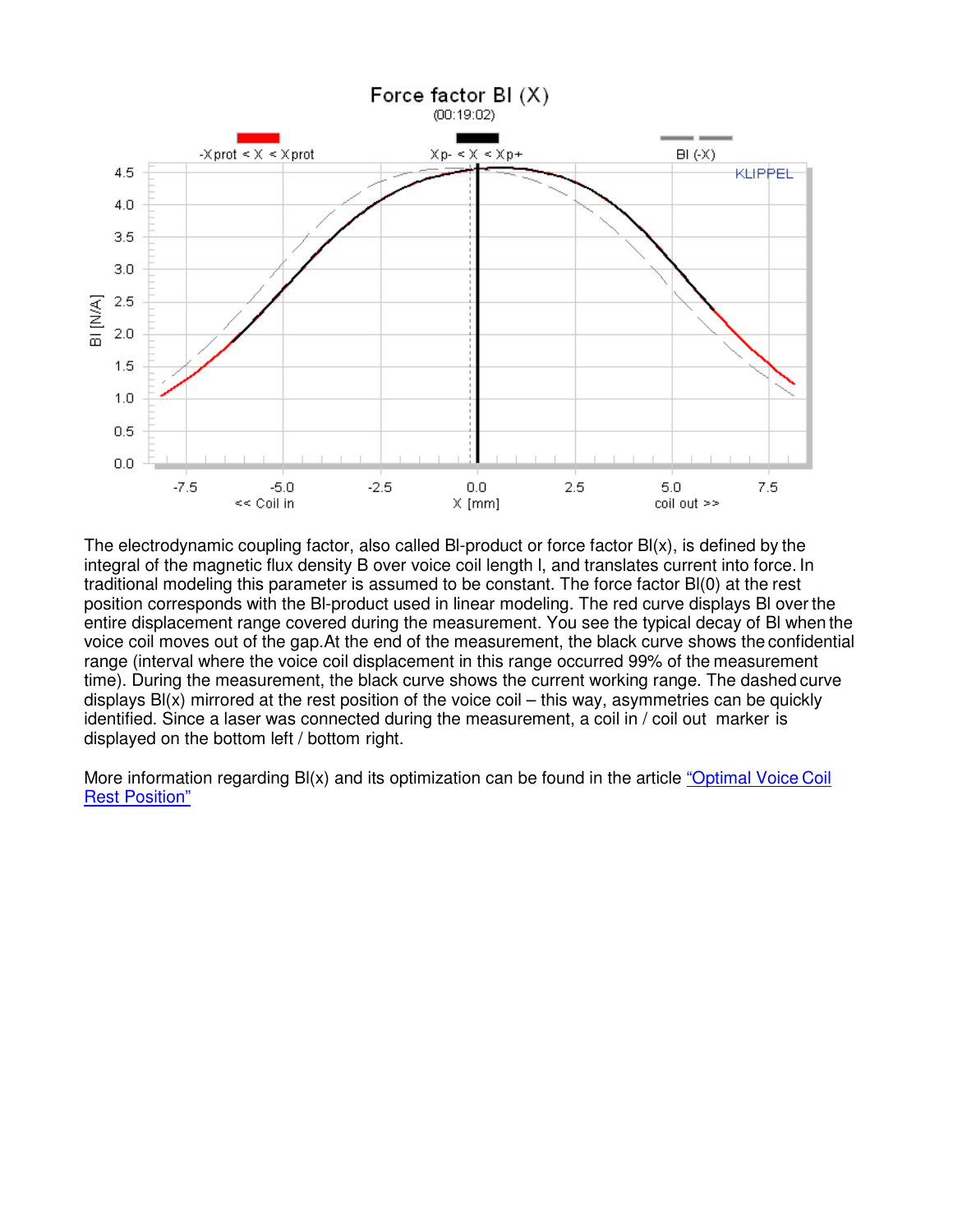

The stiffness  $KMS(x)$  describes the mechanical properties of the suspension. It's inverse is the compliance  $CMS(x)$ 

More information regarding  $Kms(x)$  and its optimization can be found in the article "Adjusting" Mechanical Suspension"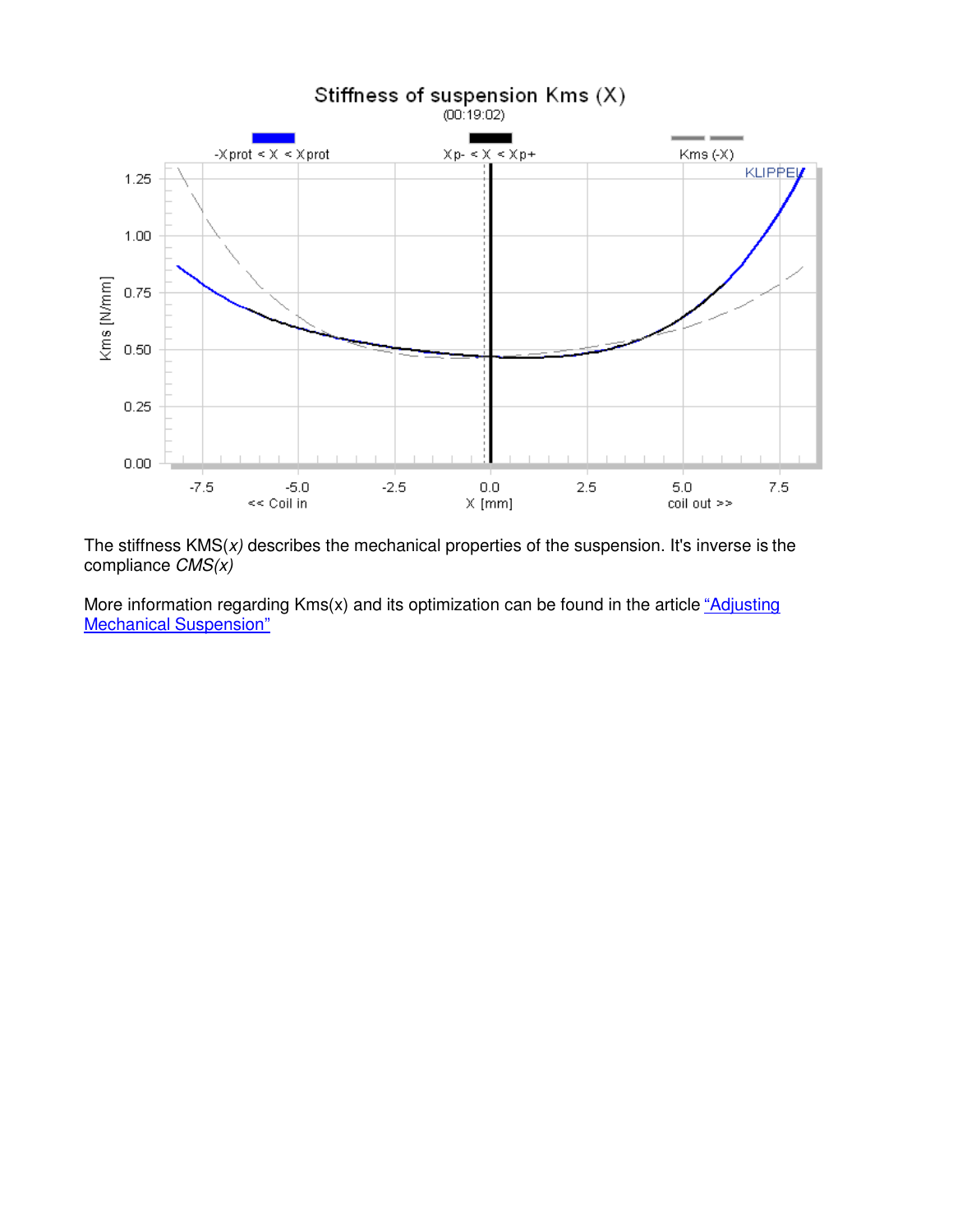

The inductance components Le (x) and Bl(i) of most drivers have a strong asymmetric characteristic. If the voice coil moves towards the back plate the inductance usually increases since the magnetic field generated by the current in the voice coil has a lower magnetic resistance due to the shorter air path.

The nonlinear inductance Le(x) has two nonlinear effects. First the variation of the electrical impedance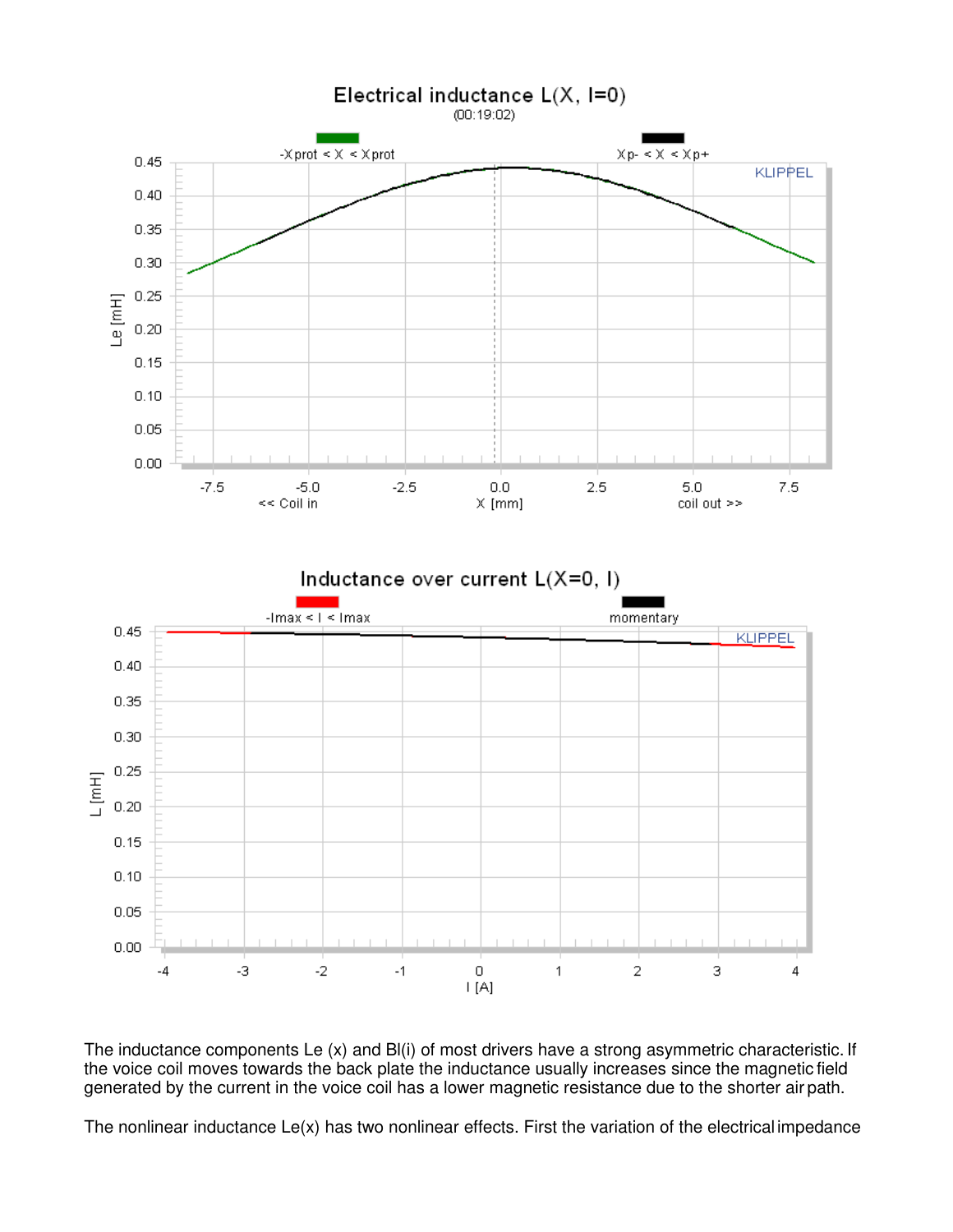with voice coil displacement x affects the input current of the driver. Here the nonlinear source of distortion is the multiplication of displacement and current. The second effect is the generation of a reluctance force which may be interpreted as an electromagnetic motor force proportional to the squared input current.

The flux modulation Bl(i) has two effects too. On the electrical side the back EMF Bl(i)\*v produces nonlinear distortion due to the multiplication of current i and velocity v. On the mechanical side the driving force  $F = B(i)^*i$  comprises a nonlinear term due to the squared current i. This force produces similar effects as the variable term Le(x).

## **Nonlinear Parameters**

The displacement limits XBL, XC, XL and Xd describe the limiting effect for the force factor  $B(x)$ , compliance Cms(x), inductance Le(x) and Doppler effect, respectively, according to the threshold values Blmin, Cmin, Zmax and d2 used. The thresholds Blmin= 82 %, Cmin=75 %, Zmax=10 % and d2=10% generate for a two-tone-signal (f1=fs, f2=8.5fs) 10 % total harmonic distortion and 10 % intermodulation distortion. The thresholds Blmin= 70 %, Cmin=50 %, Zmax=17 % create 20 % total harmonic distortion which is becoming the standard for acceptable subwoofer distortion thresholds.

Traditionally, Xmax has been defined as the physical overhang of the voice coil, 15% times the physical overhang, or the point where BL has dropped 70% from its X=0 value (same as X Bl). The additional nonlinear limits allow us to quantify the other factors that limit a loudspeaker's performance.

These parameters are defined in more detail in the papers: "AN04 – Measurement of Peak Displacement Xmax", "AN05 - Displacement Limits due to Driver Nonlinearities.", "AN17 - Credibility of Nonlinear Parameters", "Prediction of Speaker Performance at High Amplitudes", "Assessment of Voice Coil Peak Displacement Xmax", and "Assessing Large Signal Performance of Loudspeakers"

| <b>Symbol</b>                          | <b>Number</b> | Unit  | <b>Comment</b>                                          |
|----------------------------------------|---------------|-------|---------------------------------------------------------|
| Displacement<br>Limits                 |               |       | thresholds can be changed in Processing property page   |
| $X$ Bl $@$ Bl<br>$\text{min}=82\%$     | 3.3           | mm    | Displacement limit due to force factor variation        |
| $X \subset \omega \subset \min = 75\%$ | 4.8           | mm    | Displacement limit due to compliance variation          |
| $X L @ Z max=10$<br>$\%$               | >6.0          | mm    | Displacement limit due to inductance variation          |
| X d @ d2= $10\%$                       | 19.7          | mm    | Displacement limit due to IM distortion (Doppler)       |
|                                        |               |       |                                                         |
| alpha                                  |               |       | Heating of voice coil by eddy currents                  |
| alphaOrg                               |               |       | Heating of voice coil by eddy currents (without limits) |
| <b>Rtv</b>                             |               | K/W   | thermal resistance coil $\equiv$ > pole tips            |
| $\rm rv$                               |               | Ws/Km | air convection cooling depending on velocity            |
| Rtm                                    |               | K/W   | thermal resistance magnet = = > environment             |
| tau m                                  |               | min   | thermal time constamt of magnet                         |
| Ctm                                    |               | Ws/K  | thermal capacity of the magnet                          |
|                                        |               |       |                                                         |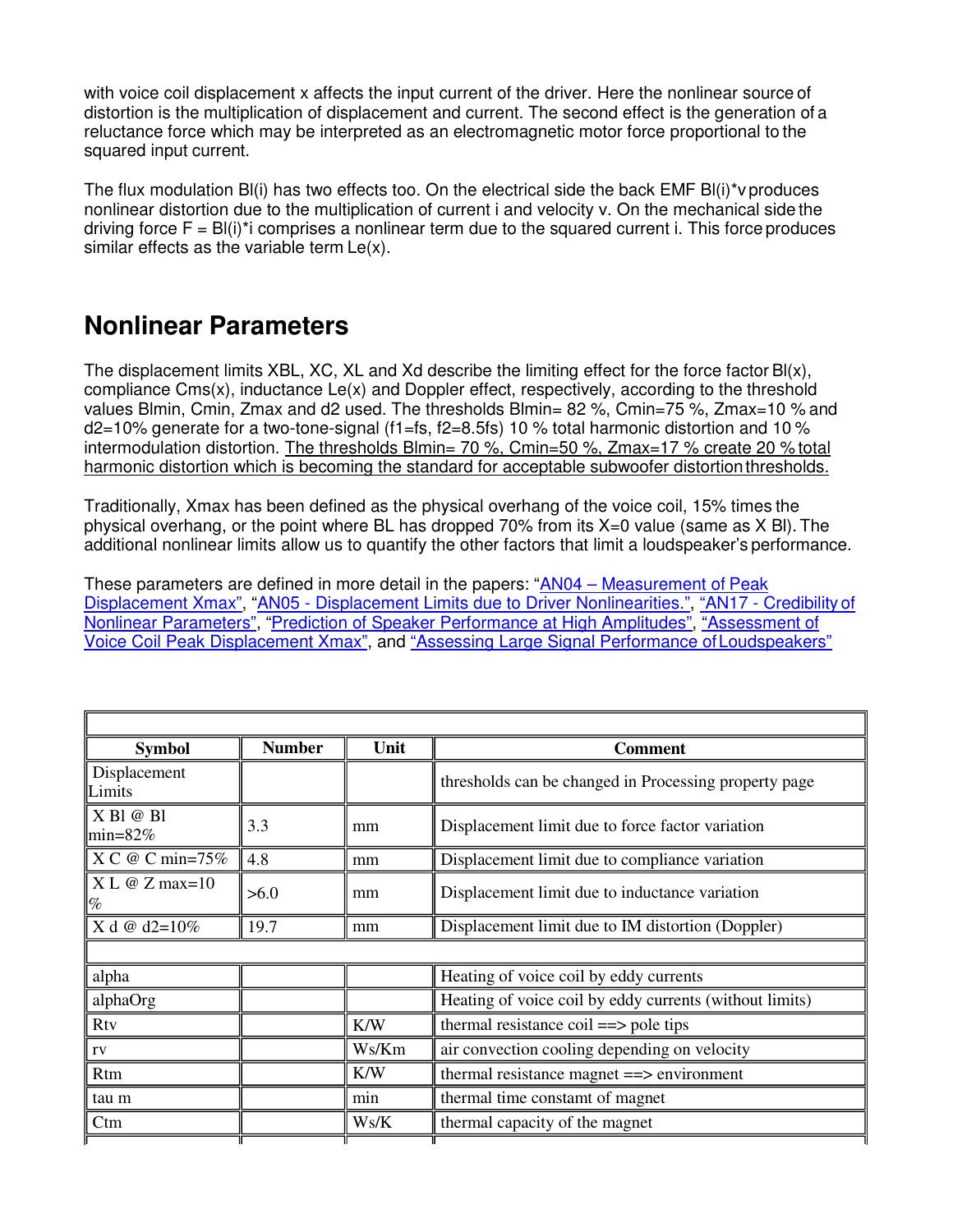| tau v            |                           | S                  | thermal time constant of voice coil                              |  |
|------------------|---------------------------|--------------------|------------------------------------------------------------------|--|
| <b>Ctv</b>       |                           | Ws/K               | thermal capacity of the voice coil                               |  |
|                  |                           |                    |                                                                  |  |
| delta Tw         |                           | $\bf K$            | Temperature increase in Warm Resistance Mode                     |  |
| delta Tc         |                           | $\bf K$            | Temperature increase in Convection Mode                          |  |
| delta Te         |                           | $\bf K$            | Temperature increase in Eddy Mode                                |  |
| Pcoil(warm)      |                           | W                  | Pcoil in warm mode                                               |  |
| Pcoil(conv)      |                           | W                  | Pcoil in convection mode                                         |  |
| Ptv(mag.beg)     |                           | W                  | power heating the coil at beginning of magnet mode               |  |
| Ptv(mag.mid)     |                           | W                  | power heating the coil sampled in the middle of magnet<br>mode   |  |
| Ptv(mag.end)     |                           | W                  | power heating the coil at end of magnet mode                     |  |
| Ptm(mag.beg)     |                           | W                  | power heating the magnet at beginning of magnet mode             |  |
| Ptm(mag.mid)     |                           | W                  | power heating the magnet sampled in the middle of magnet<br>mode |  |
| Ptm(mag.end)     |                           | W                  | power heating the magnet at end of magnet mode                   |  |
|                  |                           |                    |                                                                  |  |
| f1               | $-0.006115$               | 1/A                | coefficient (1) of Inductance over current (flux modulation)     |  |
| f2               | $-0.000457$               | $1/A^2$            | coefficient (2) of Inductance over current (flux modulation)     |  |
|                  |                           |                    |                                                                  |  |
| $B10 = B1 (X=0)$ | 4.6298                    | N/A                | constant part in force factor                                    |  |
| <b>B11</b>       | 0.065773                  | N/Amm              | 1st order coefficient in force factor expansion                  |  |
| <b>B12</b>       | $-0.077099$               | $N/Amm^2$          | 2nd order coefficient in force factor expansion                  |  |
| <b>B13</b>       | $-0.00098838$             | $N/Amm^3$          | 3rd order coefficient in force factor expansion                  |  |
| <b>B14</b>       | 0.00034136                | $N/Amm^{4}$        | 4th order coefficient in force factor expansion                  |  |
| B15              |                           | $N/Amm^5$          | 5th order coefficient in force factor expansion                  |  |
| <b>B16</b>       |                           | $N/Amm^{6}$        | 6th order coefficient in force factor expansion                  |  |
| <b>B17</b>       |                           | $N/Amm^2$          | 7th order coefficient in force factor expansion                  |  |
| <b>B18</b>       |                           |                    | <u>N/Amm^8   8th order coefficient in force factor expansion</u> |  |
|                  |                           |                    |                                                                  |  |
| $L0 = Le (X=0)$  | 0.44012                   | mH                 | constant part in inductance                                      |  |
| L1               | 0.0019246                 | mH/mm              | 1st order coefficient in inductance expansion                    |  |
| L2               | $-0.0031499$              | $mH/mm^2$          | 2nd order coefficient in inductance expansion                    |  |
| L <sub>3</sub>   | $-1.4492e-$<br><u>UUD</u> | $mH/mm \, 3$       | 3rd order coefficient in inductance expansion                    |  |
| L4               | 1.4141e-005               | $mH/mm \sim 4$     | 4th order coefficient in inductance expansion                    |  |
| L <sub>5</sub>   |                           | mH/mm^5            | 5th order coefficient in inductance expansion                    |  |
| $\underline{L6}$ |                           | $mH/mm^{6}$        | 6th order coefficient in inductance expansion                    |  |
| L7               |                           | mH/mm^7            | 7th order coefficient in inductance expansion                    |  |
| L8               |                           | $mH/mm \uparrow 8$ | 8th order coefficient in inductance expansion                    |  |
|                  |                           |                    |                                                                  |  |
| $C0 = Cms (X=0)$ | 2.1454                    | mm/N               | constant part in compliance                                      |  |
| C <sub>1</sub>   | 0.010852                  | 1/N                | 1st order coefficient in compliance expansion                    |  |
| C <sub>2</sub>   | $-0.021891$               | 1/Nmm              | 2nd order coefficient in compliance expansion                    |  |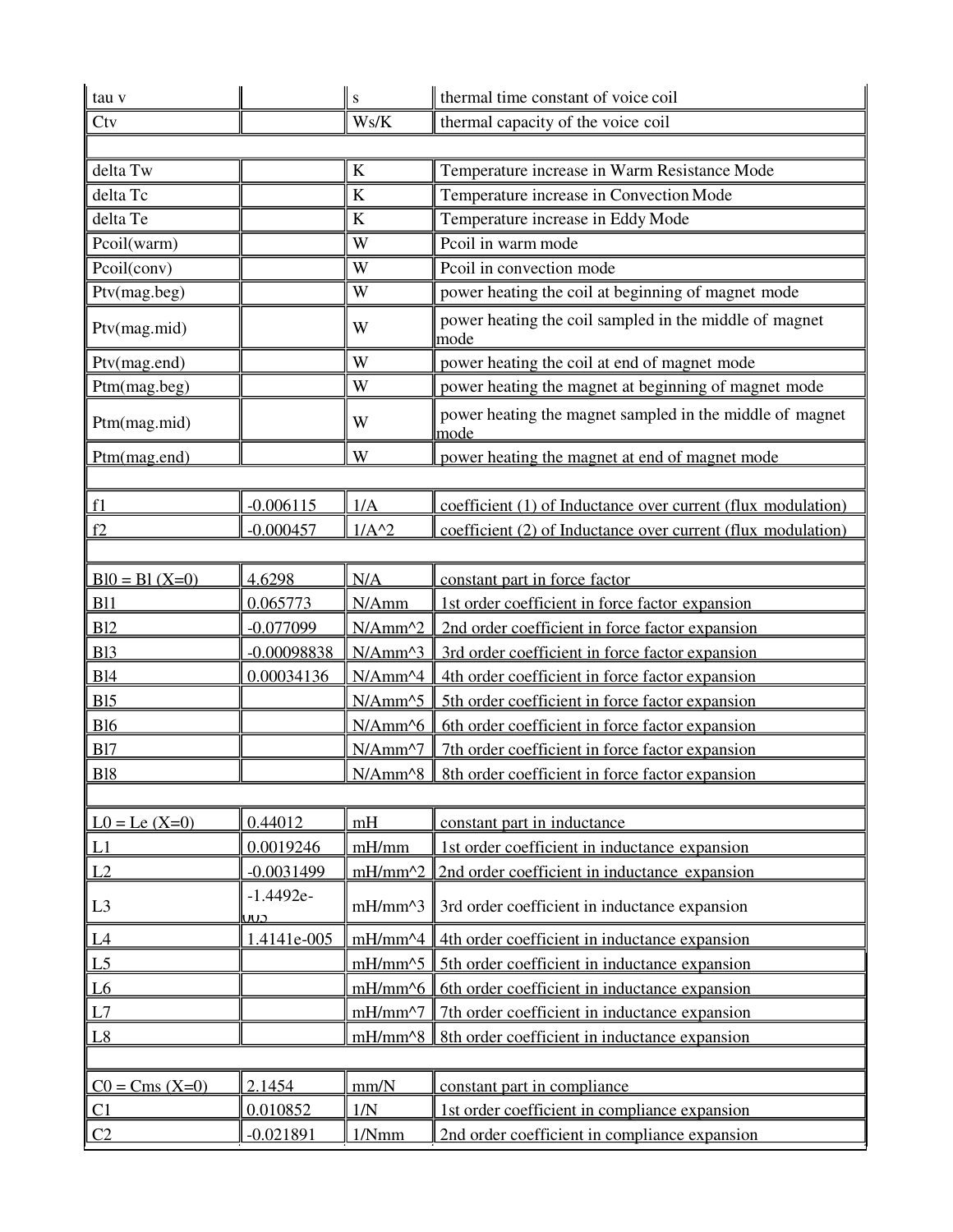| C <sub>3</sub>         | $-0.00071187$         | $1/Nmm^2$                                                    | 3rd order coefficient in compliance expansion                |  |
|------------------------|-----------------------|--------------------------------------------------------------|--------------------------------------------------------------|--|
| C4                     | 4.2192e-005           | $1/Nmm^{3}$                                                  | 4th order coefficient in compliance expansion                |  |
| $\overline{\text{C5}}$ |                       | 5th order coefficient in compliance expansion<br>$1/Nmm^{4}$ |                                                              |  |
| C6                     |                       | $1/Nmm^{5}$                                                  | 6th order coefficient in compliance expansion                |  |
| C7                     |                       | $1/Nmm^{6}$                                                  | 7th order coefficient in compliance expansion                |  |
| C8                     |                       | $1/Nmm^{2}$                                                  | 8th order coefficient in compliance expansion                |  |
|                        |                       |                                                              |                                                              |  |
| $K0 = Kms (X=0)$       |                       | N/mm                                                         | constant part in stiffness                                   |  |
| K1                     | $-0.0083501$          | $\vert\vert N/mm \wedge 2$                                   | 1st order coefficient in stiffness expansion                 |  |
| K <sub>2</sub>         | $\parallel$ 0.0042013 | $\text{N/mm}^3$                                              | 2nd order coefficient in stiffness expansion                 |  |
| K3                     | 0.00052573            | $\text{N/mm}^4$                                              | 3rd order coefficient in stiffness expansion                 |  |
| K4                     | 7.7367e-005           | $\text{N/mm}^5$                                              | 4th order coefficient in stiffness expansion                 |  |
|                        |                       |                                                              |                                                              |  |
| <b>Xpse</b>            | 8.1                   | mm                                                           | $-X$ pse < $X$ < $X$ pse, range where power series is fitted |  |

## **Parameters at the Rest Position**

The value of the nonlinear parameters at the rest position  $(x=0)$  may be used as input for the traditional linear modelling and may be referred as "linear parameters". Please note that these parameters depend on the instantaneous state of the driver (voice coil temperature, peak value of displacement) and are presented for three different modes of operation:

| <b>Mode</b>         | <b>Properties</b>                                                                                                                                                                                                                                                                                                                                                                                                                                                                                |
|---------------------|--------------------------------------------------------------------------------------------------------------------------------------------------------------------------------------------------------------------------------------------------------------------------------------------------------------------------------------------------------------------------------------------------------------------------------------------------------------------------------------------------|
| LARGE+WARM          | the transducer is operated in the large signal domain, the peak value of the<br>displacement is high ( $ x  < x$ max), the variation of the parameters is not<br>negligible, the voice coil temperature is increased ( $D T V > 0$ ) due to heating.                                                                                                                                                                                                                                             |
| LARGE+COLD          | the transducer is operated in the large signal domain, the peak value of the<br>displacement is high ( $ x  < x$ max), the variation of the parameters is not<br>negligible, the effect of heating is compensated while considering the cold voice<br>coil resistance $Re(D TV=0)$ .                                                                                                                                                                                                             |
| <b>SMALL SIGNAL</b> | the transducer is operated in the small signal domain, the amplitude of the<br>excitation signal is sufficiently small, the displacement is small in comparison to<br>the allowed maximal displacement ( $ x  \ll x$ max ), the variations of the nonlinear<br>parameters are negligible, the increase of voice coil temperature is negligible (D)<br>$TV \times 0$ , the effects of the nonlinear, thermal and time-varying mechanisms are<br>negligible, the transducer behaves almost linear. |

# Linear Parameters

F

| <b>Symbol</b> | Large +<br>Warm | Large +<br>Cold | <b>Small</b><br><b>Signal</b> | Unit | Comment                                                 |
|---------------|-----------------|-----------------|-------------------------------|------|---------------------------------------------------------|
| Note:         |                 |                 |                               |      | for accurate small signal parameters, use LPM<br>module |
| Delta $Tv =$  | 129             |                 |                               | A    | increase of voice coil temperature during the           |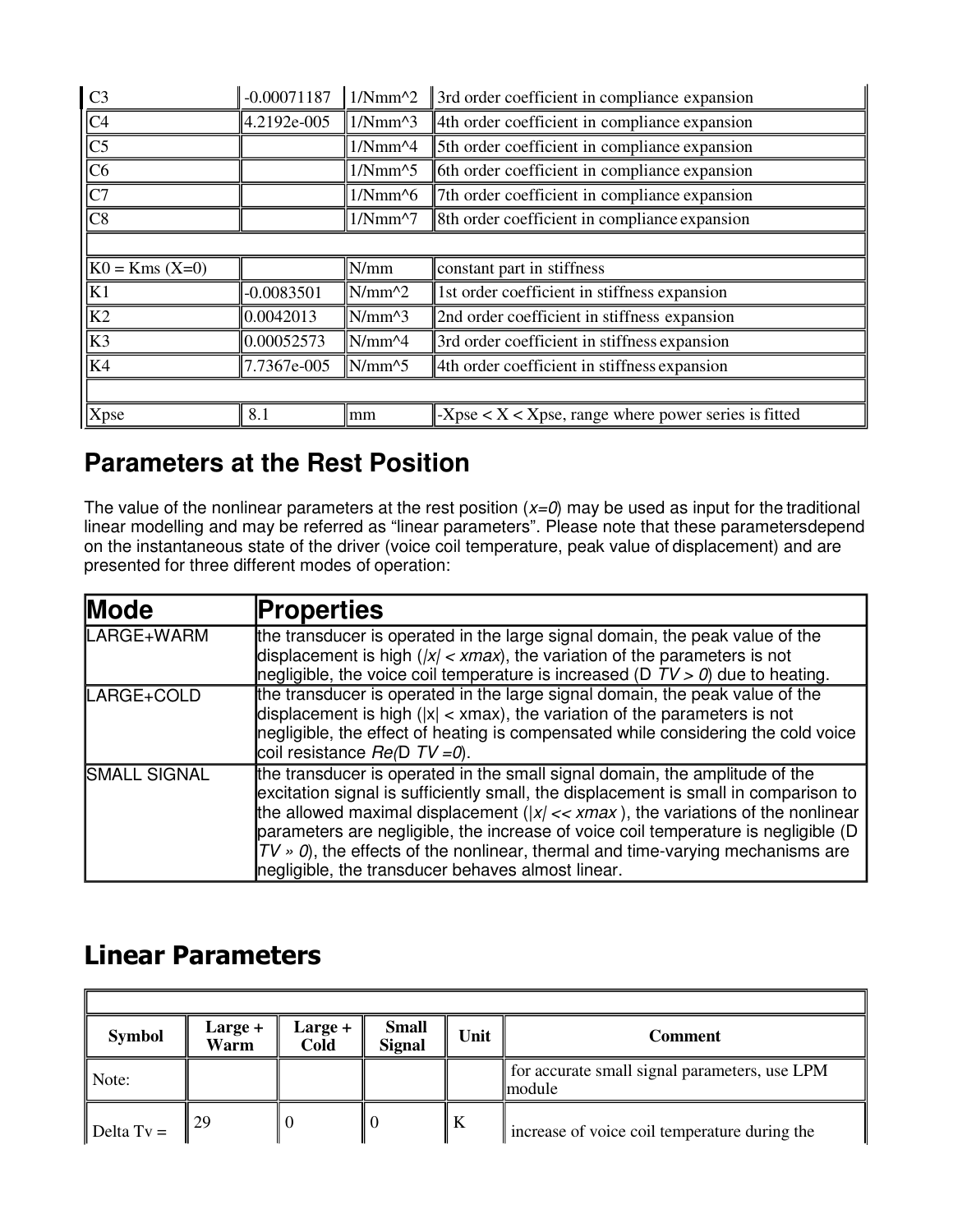| Tv-Ta              |        |        |        |                                                                                                                                                                                                                                                                                                                                                                                                                                | measurement                                                                                  |
|--------------------|--------|--------|--------|--------------------------------------------------------------------------------------------------------------------------------------------------------------------------------------------------------------------------------------------------------------------------------------------------------------------------------------------------------------------------------------------------------------------------------|----------------------------------------------------------------------------------------------|
| Xprot              | 8.1    | 8.1    | 4.1    | mm                                                                                                                                                                                                                                                                                                                                                                                                                             | maximal voice coil excursion (limited by<br>protection system)                               |
|                    |        |        |        |                                                                                                                                                                                                                                                                                                                                                                                                                                |                                                                                              |
| Re(Tv)             | 4.52   | 4.07   | 4.07   | Ohm                                                                                                                                                                                                                                                                                                                                                                                                                            | (imported) voice coil resistance considering<br>increase of voice coil temperature Tv        |
| Le $(X=0)$         | 0.44   | 0.44   | 0.38   | mH                                                                                                                                                                                                                                                                                                                                                                                                                             | voice coil inductance at the rest position of the<br>voice coil                              |
| $L2(X=0)$          | 1.21   | 1.21   | 0.46   | mH                                                                                                                                                                                                                                                                                                                                                                                                                             | para-inductance at the rest position due to the<br>effect of eddy current                    |
| $R2(X=0)$          | 1.62   | 1.62   | 1.77   | Ohm                                                                                                                                                                                                                                                                                                                                                                                                                            | resistance at the rest position due to eddy currents                                         |
| Cmes $(X=0)$       | 305    | 305    | 303    | $ \mu F$                                                                                                                                                                                                                                                                                                                                                                                                                       | electrical capacitance representing moving mass                                              |
| Lces $(X=0)$       | 39.37  | 39.37  | 20.80  | mH                                                                                                                                                                                                                                                                                                                                                                                                                             | electrical inductance at the rest position<br>representing driver compliance                 |
| $Res(X=0)$         | 52.47  | 52.47  | 25.33  | Ohm                                                                                                                                                                                                                                                                                                                                                                                                                            | resistance at the rest position due to mechanical<br>losses                                  |
|                    |        |        |        |                                                                                                                                                                                                                                                                                                                                                                                                                                |                                                                                              |
| Qms $(X=0,$<br>Tv) | 4.62   | 4.62   | 3.06   |                                                                                                                                                                                                                                                                                                                                                                                                                                | mechanical Q-factor considering Rms only                                                     |
| Qes(Tv)            | 0.35   | 0.32   | 0.44   |                                                                                                                                                                                                                                                                                                                                                                                                                                | electrical Q-factor considering Re (Tv) only                                                 |
| Qts $(X=0,$<br>Tv) | 0.33   | 0.30   | 0.38   |                                                                                                                                                                                                                                                                                                                                                                                                                                | total Q-factor considering Re (Tv) and Rms only                                              |
| fs                 | 46.0   | 46.0   | 63.4   | Hz                                                                                                                                                                                                                                                                                                                                                                                                                             | driver resonance frequency                                                                   |
|                    |        |        |        |                                                                                                                                                                                                                                                                                                                                                                                                                                |                                                                                              |
| <b>Mms</b>         | 5.600  | 5.600  | 5.600  | $\mathbf{g}% _{T}=\mathbf{g}_{T}=\mathbf{g}_{T}=\mathbf{g}_{T}=\mathbf{g}_{T}=\mathbf{g}_{T}=\mathbf{g}_{T}=\mathbf{g}_{T}=\mathbf{g}_{T}=\mathbf{g}_{T}=\mathbf{g}_{T}=\mathbf{g}_{T}=\mathbf{g}_{T}=\mathbf{g}_{T}=\mathbf{g}_{T}=\mathbf{g}_{T}=\mathbf{g}_{T}=\mathbf{g}_{T}=\mathbf{g}_{T}=\mathbf{g}_{T}=\mathbf{g}_{T}=\mathbf{g}_{T}=\mathbf{g}_{T}=\mathbf{g}_{T}=\mathbf{g}_{T}=\mathbf{g}_{T}=\mathbf{g}_{T}=\math$ | (imported) mechanical mass of driver diaphragm<br>assembly including voice-coil and air load |
| $Rms(X=0)$         | 0.350  | 0.350  | 0.729  | kg/s                                                                                                                                                                                                                                                                                                                                                                                                                           | mechanical resistance of total-driver losses                                                 |
| $Cms(X=0)$         | 2.14   | 2.14   | 1.13   | mm/N                                                                                                                                                                                                                                                                                                                                                                                                                           | mechanical compliance of driver suspension at the<br>rest position                           |
| $B1(X=0)$          | 4.55   | 4.55   | 4.55   | N/A                                                                                                                                                                                                                                                                                                                                                                                                                            | (imported) force factor at the rest position (Bl)<br>product)                                |
| Vas                | 2.7958 | 2.7958 | 1.4702 | $\mathbf{1}$                                                                                                                                                                                                                                                                                                                                                                                                                   | equivalent air volume of suspension                                                          |
| N <sub>0</sub>     | 0.074  | 0.082  | 0.082  | $\%$                                                                                                                                                                                                                                                                                                                                                                                                                           | reference efficiency (2Pi-sr radiation using Re)                                             |
| Lm                 | 80.8   | 81.3   | 81.3   | dB                                                                                                                                                                                                                                                                                                                                                                                                                             | characteristic sound pressure level                                                          |
|                    |        |        |        |                                                                                                                                                                                                                                                                                                                                                                                                                                |                                                                                              |
| Sd                 | 30.43  | 30.43  | 30.43  | $\text{cm}^2$                                                                                                                                                                                                                                                                                                                                                                                                                  | diaphragm area                                                                               |

#### **For accurate system modelling "Large + Cold" parameters are preferable to "Small Signal" parameters because they more closely reflect the parameters in their typical operating range.**

# **Asymmetrical Nonlinearities**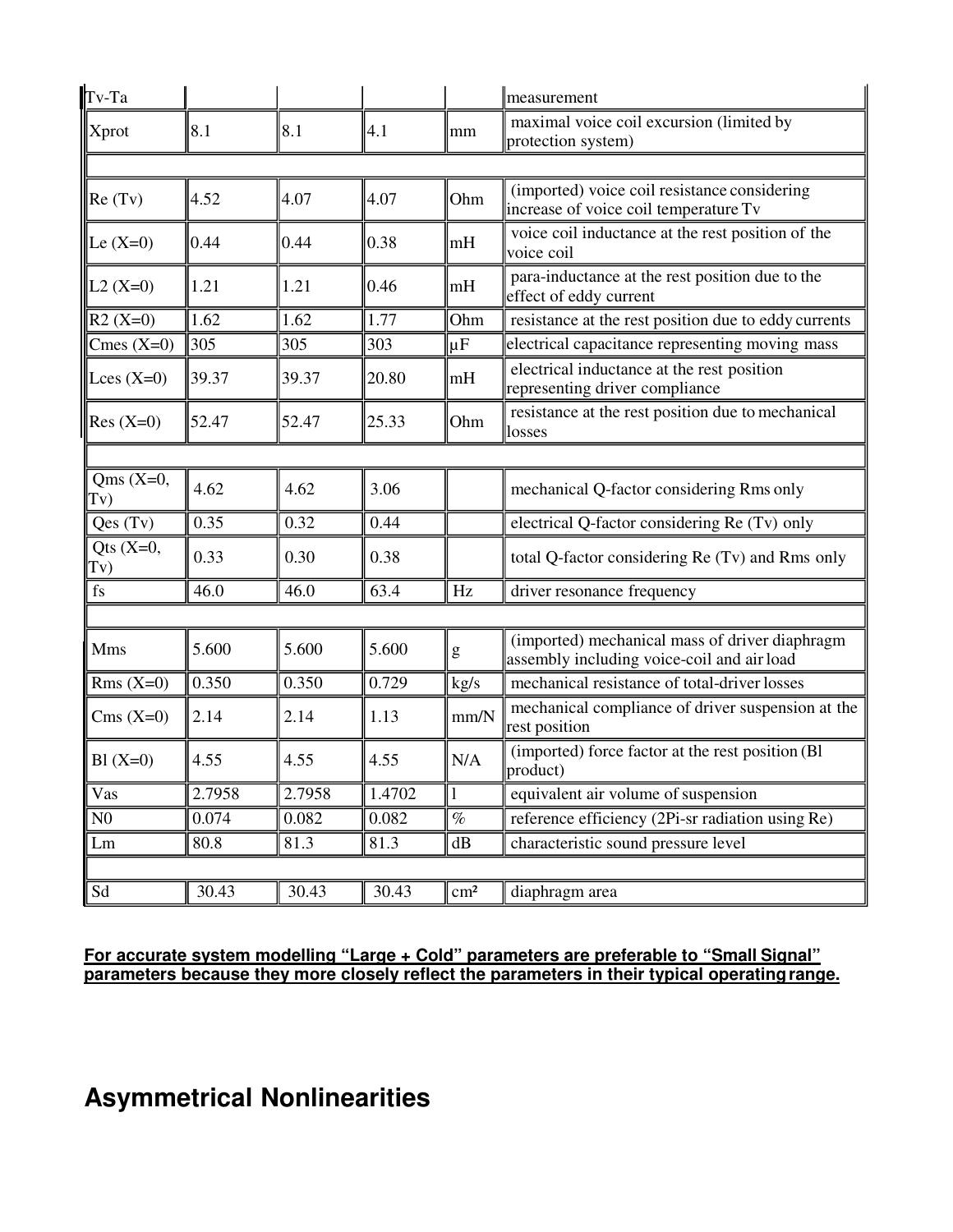Asymmetrical nonlinearities produce not only second- and higher-order distortions but also a dc-part in the displacement by rectifying low frequency components.

For an asymmetric stiffness characteristic the dc-components moves the voice coil for any excitation signal in the direction of the stiffness minimum.

For an asymmetric force factor characteristic the dc-component depends on the frequency of the excitation signal. A sinusoidal tone below resonance (f<fS) would generate or force moving the voice coil always in the force factor maximum. This effect is most welcome for stabilizing voice coil position. However, above the resonance frequency (f>fS) would generate a dc-component moving the voice coil in the force factor minimum and may cause severe stability problems.

For an asymmetric inductance characteristic the dc-component moves the voice coil for any excitation signal in the direction of the inductance maximum.

Please note that the dynamically generated DC-components cause interactions between the driver nonlinearities. An optimal rest position of the coil in the gap may be destroyed by an asymmetric compliance or inductance characteristic at higher amplitudes. The module Large Signal Simulation (SIM) allows systematic investigation of the complicated behaviour.

## **Bl Symmetry xb(x)**

This curve shows the symmetry point in the nonlinear Bl-curve where a negative and positive displacement x=xpeak will produce the same force factor

 $B(xb(x) + x) = B(xb(x) - x)$ .

If the shift  $x(x)$  is independent on the displacement amplitude x then the force factor asymmetry is caused by an offset of the voice coil position and can be simply compensated.

If the optimal shift xb(x) varies with the displacement amplitude x then the force factor asymmetry is caused by an asymmetrical geometry of the magnetic field and can not completely be compensated by coil shifting.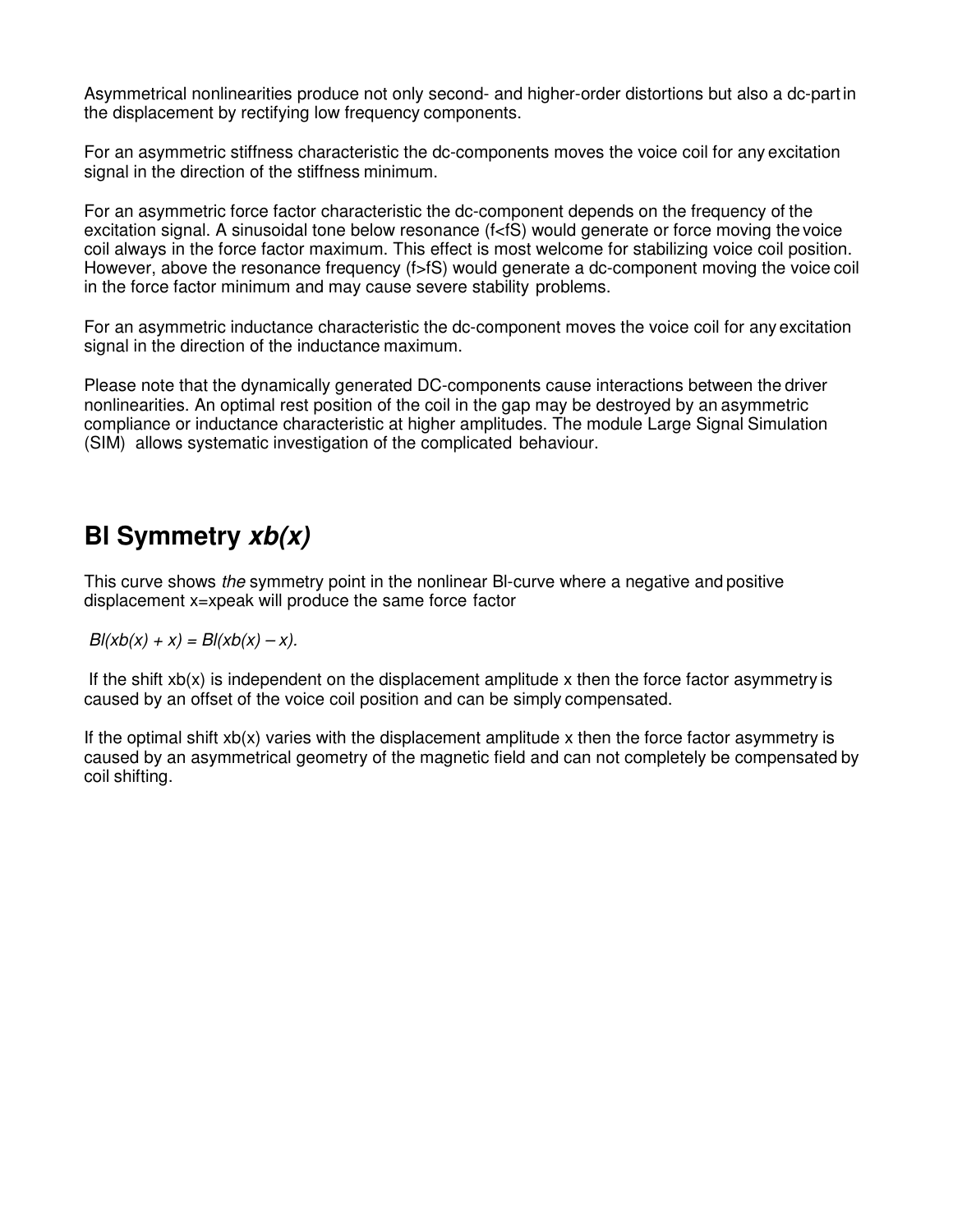

# **Kms Symmetry xc(x)**

This curve shows the symmetry point in the nonlinear compliance curve where a negative and positive displacement x=xpeak will produce the same compliance value

 $kms(xc(x) + x) = kms(xc(x) - x).$ 

A high value of the symmetry point  $xc(x)$  at small displacement amplitudes  $x \rightarrow 0$  indicates that the rest position does not agree with the minimum of the stiffness characteristic. This may be caused by an asymmetry in the geometry of the spider (cup form) or surround (half wave). A high value of the symmetry point  $xc(x)$  at maximal displacement  $x \rightarrow x$  xmax may be caused by asymmetric limiting of the surround.